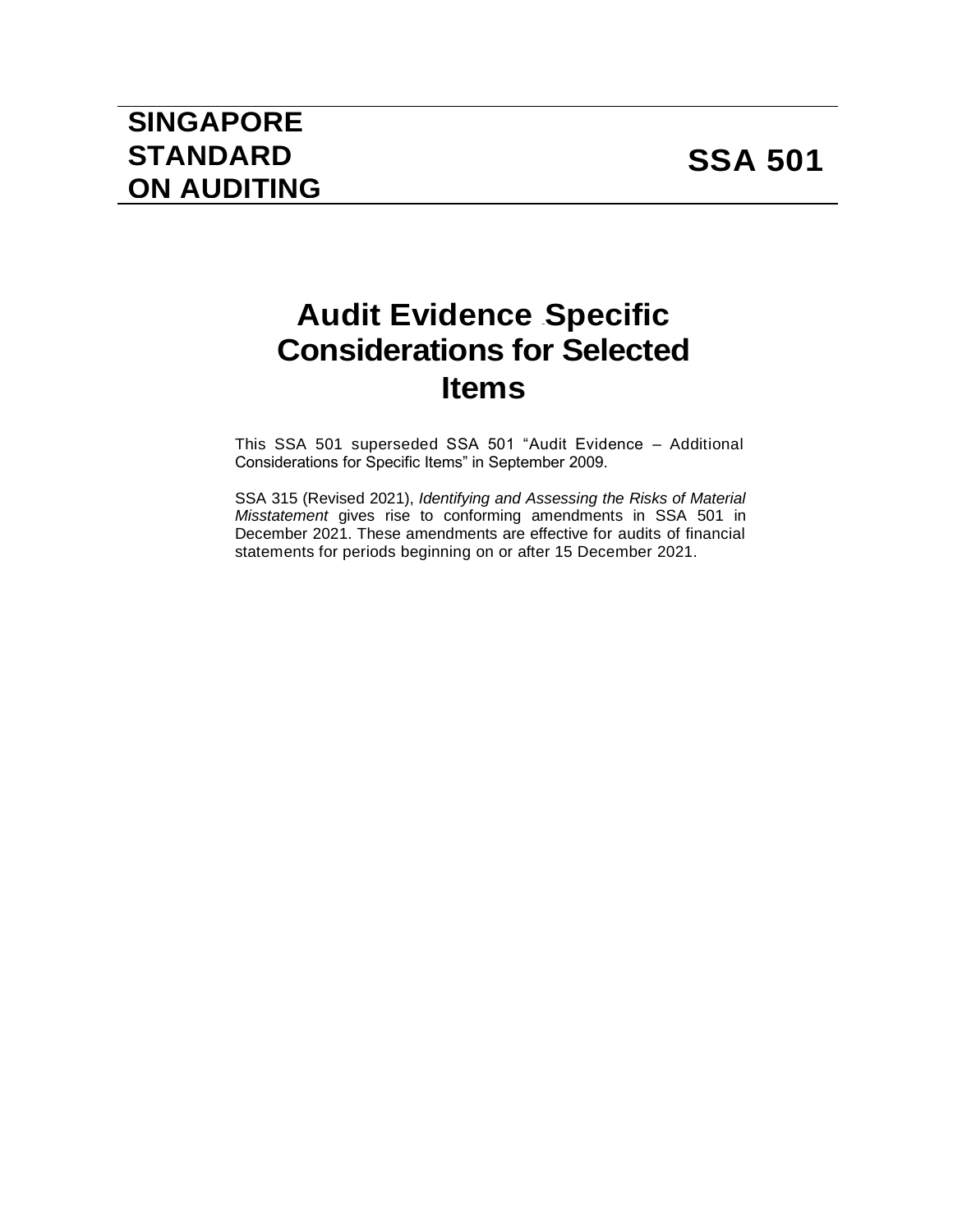## **SINGAPORE STANDARD ON AUDITING 501 AUDIT EVIDENCE SPECIFIC CONSIDERATIONS FOR SELECTED ITEMS**

(Effective for audits of financial statements for periods beginning on or after 15 December 2021)

#### **CONTENTS**

| <b>Foreword</b>                                   | Paragraph      |
|---------------------------------------------------|----------------|
| <b>Introduction</b>                               |                |
| Scope of this SSA                                 | $\mathbf{1}$   |
| <b>Effective Date</b>                             | $\overline{2}$ |
| Objective                                         | 3              |
| <b>Requirements</b>                               |                |
| Inventory                                         | $4 - 8$        |
| <b>Litigation and Claims</b>                      | $9 - 12$       |
| Segment Information                               | 13             |
| <b>Application and Other Explanatory Material</b> |                |
| Inventory                                         | A1-A16         |
| <b>Litigation and Claims</b>                      | A17-A25        |
| Segment Information                               | A26-A27        |
|                                                   |                |

Singapore Standard on Auditing (SSA) 501, "Audit Evidence—Specific Considerations for Selected Items" should be read in conjunction with SSA 200, "Overall Objectives of the Independent Auditor and the Conduct of an Audit in Accordance with Singapore Standards on Auditing."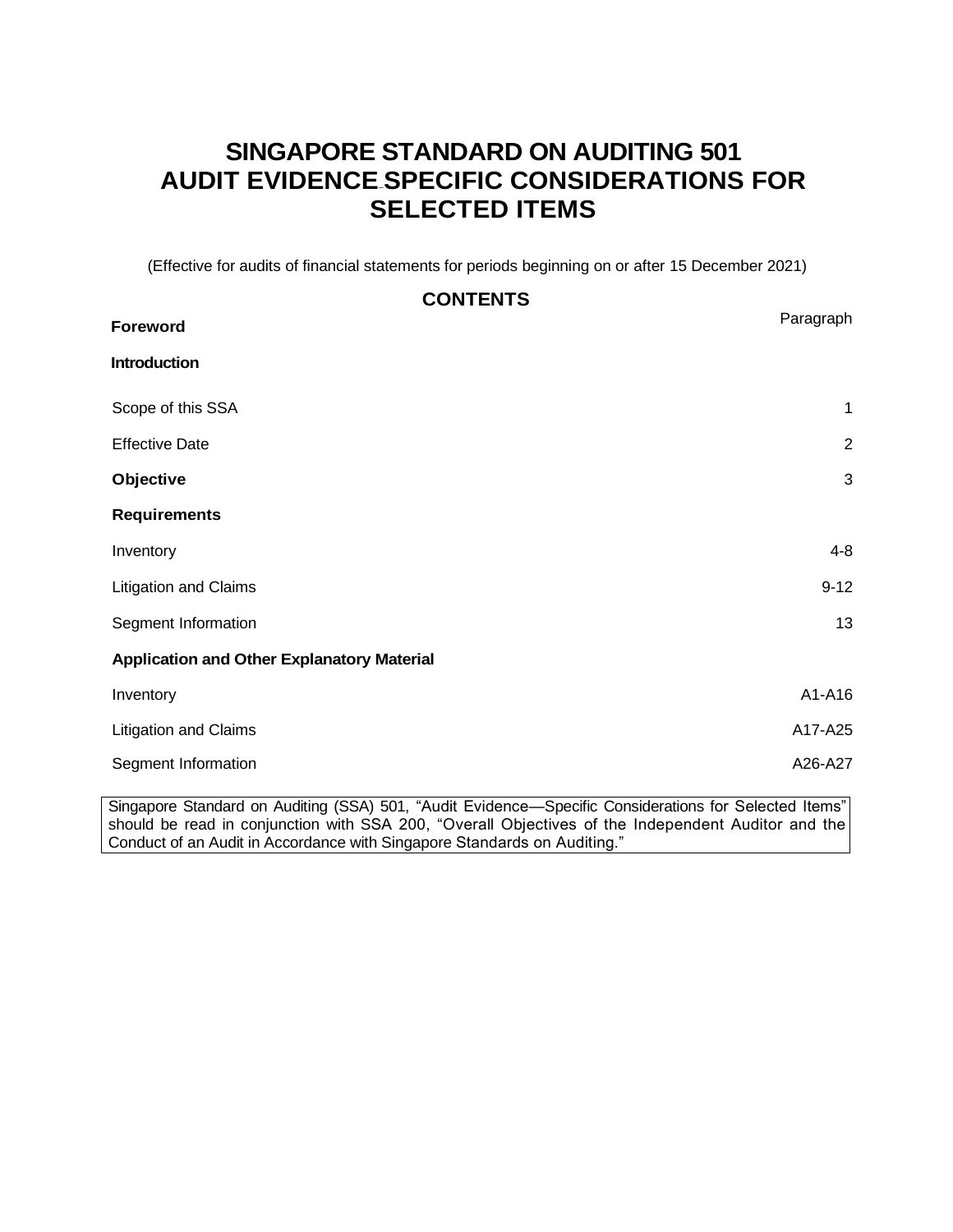## **SINGAPORE STANDARD SSA 501 ON AUDITING**

## **Foreword**

This Standard is based on International Standard on Auditing 501.

## **Introduction**

#### **Scope of this SSA**

1. This Singapore Standard on Auditing (SSA) deals with specific considerations by the auditor in obtaining sufficient appropriate audit evidence in accordance with SSA 330,<sup>1</sup> SSA 500<sup>2</sup> and other relevant SSAs, with respect to certain aspects of inventory, litigation and claims involving the entity, and segment information in an audit of financial statements.

#### **Effective Date**

2. This SSA is effective for audits of financial statements for periods beginning on or after 15 December 2021.

## **Objective**

- 3. The objective of the auditor is to obtain sufficient appropriate audit evidence regarding the:
	- (a) Existence and condition of inventory;
	- (b) Completeness of litigation and claims involving the entity; and
	- (c) Presentation and disclosure of segment information in accordance with the applicable financial reporting framework.

### **Requirements**

#### **Inventory**

- 4. If inventory is material to the financial statements, the auditor shall obtain sufficient appropriate audit evidence regarding the existence and condition of inventory by:
	- (a) Attendance at physical inventory counting, unless impracticable, to: (Ref: Para. A1-A3)
		- (i) Evaluate management's instructions and procedures for recording and controlling the results of the entity's physical inventory counting; (Ref: Para. A4)
		- (ii) Observe the performance of management's count procedures; (Ref: Para. A5)

<sup>&</sup>lt;sup>1</sup> SSA 330, "The Auditor's Responses to Assessed Risks."

<sup>&</sup>lt;sup>2</sup> SSA 500. "Audit Evidence."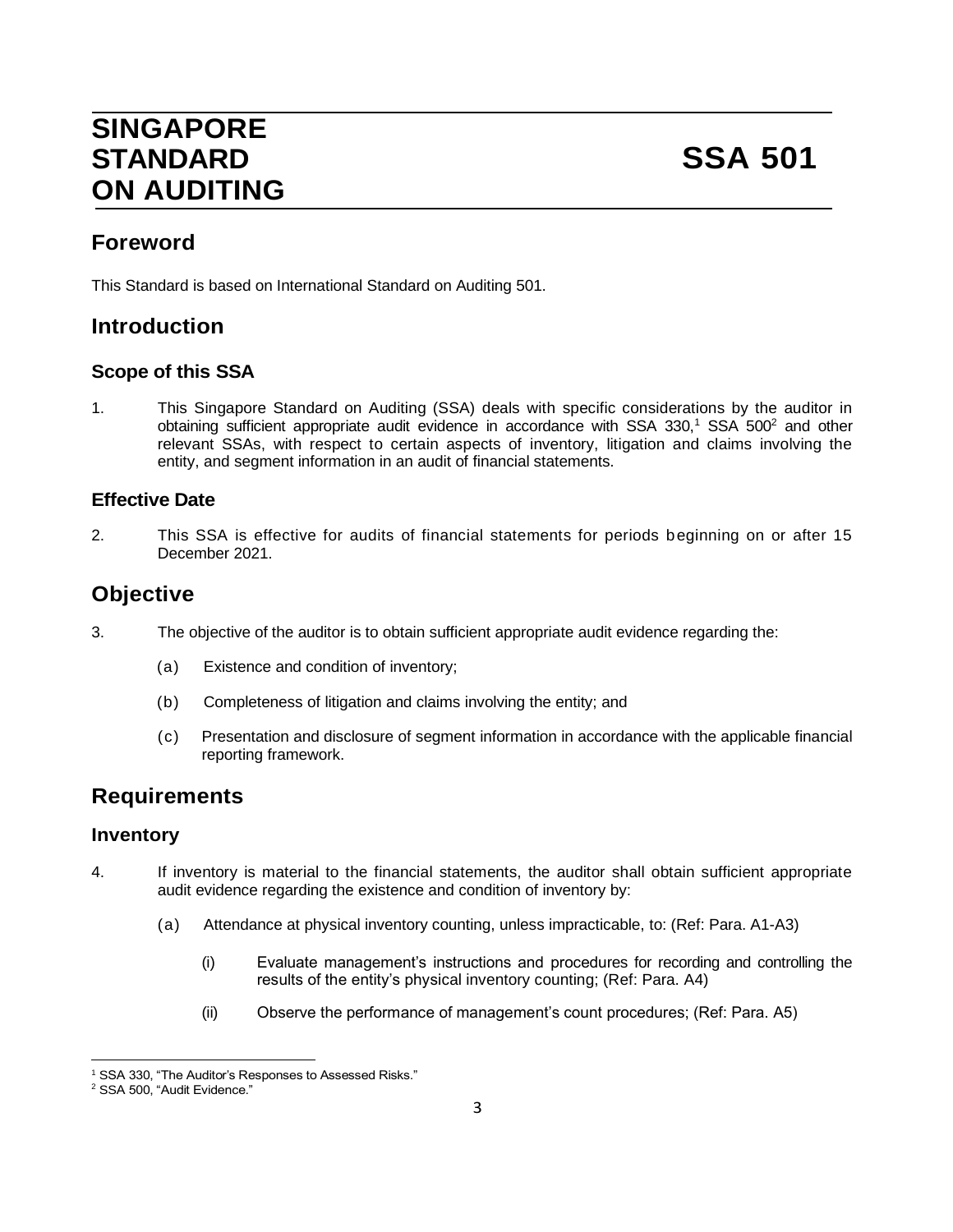- (iii) Inspect the inventory; and (Ref: Para. A6)
- (iv) Perform test counts; and (Ref: Para. A7-A8)
- (b) Performing audit procedures over the entity's final inventory records to determine whether they accurately reflect actual inventory count results.
- 5. If physical inventory counting is conducted at a date other than the date of the financial statements, the auditor shall, in addition to the procedures required by paragraph 4, perform audit procedures to obtain audit evidence about whether changes in inventory between the count date and the date of the financial statements are properly recorded. (Ref: Para. A9-A11)
- 6. If the auditor is unable to attend physical inventory counting due to unforeseen circumstances, the auditor shall make or observe some physical counts on an alternative date, and perform audit procedures on intervening transactions.
- 7. If attendance at physical inventory counting is impracticable, the auditor shall perform alternative audit procedures to obtain sufficient appropriate audit evidence regarding the existence and condition of inventory. If it is not possible to do so, the auditor shall modify the opinion in the auditor's report in accordance with SSA 705.<sup>3</sup> (Ref: Para. A12-A14)
- 8. If inventory under the custody and control of a third party is material to the financial statements, the auditor shall obtain sufficient appropriate audit evidence regarding the existence and condition of that inventory by performing one or both of the following:
	- (a) Request confirmation from the third party as to the quantities and condition of inventory held on behalf of the entity. (Ref: Para. A15)
	- (b) Perform inspection or other audit procedures appropriate in the circumstances. (Ref: Para. A16)

#### **Litigation and Claims**

- 9. The auditor shall design and perform audit procedures in order to identify litigation and claims involving the entity which may give rise to a risk of material misstatement, including: (Ref: Para. A17-A19)
	- (a) Inquiry of management and, where applicable, others within the entity, including in-house legal counsel;
	- (b) Reviewing minutes of meetings of those charged with governance and correspondence between the entity and its external legal counsel; and
	- (c) Reviewing legal expense accounts. (Ref: Para. A20)
- 10. If the auditor assesses a risk of material misstatement regarding litigation or claims that have been identified, or when audit procedures performed indicate that other material litigation or claims may exist, the auditor shall, in addition to the procedures required by other SSAs, seek direct communication with the entity's external legal counsel. The auditor shall do so through a letter of inquiry, prepared by management and sent by the auditor, requesting the entity's external legal counsel to communicate directly with the auditor. If law, regulation or the respective legal professional body prohibits the entity's external legal counsel from communicating directly with the auditor, the auditor shall perform alternative audit procedures. (Ref: Para. A21-A25)

<sup>&</sup>lt;sup>3</sup> SSA 705, "Modifications to the Opinion in the Independent Auditor's Report."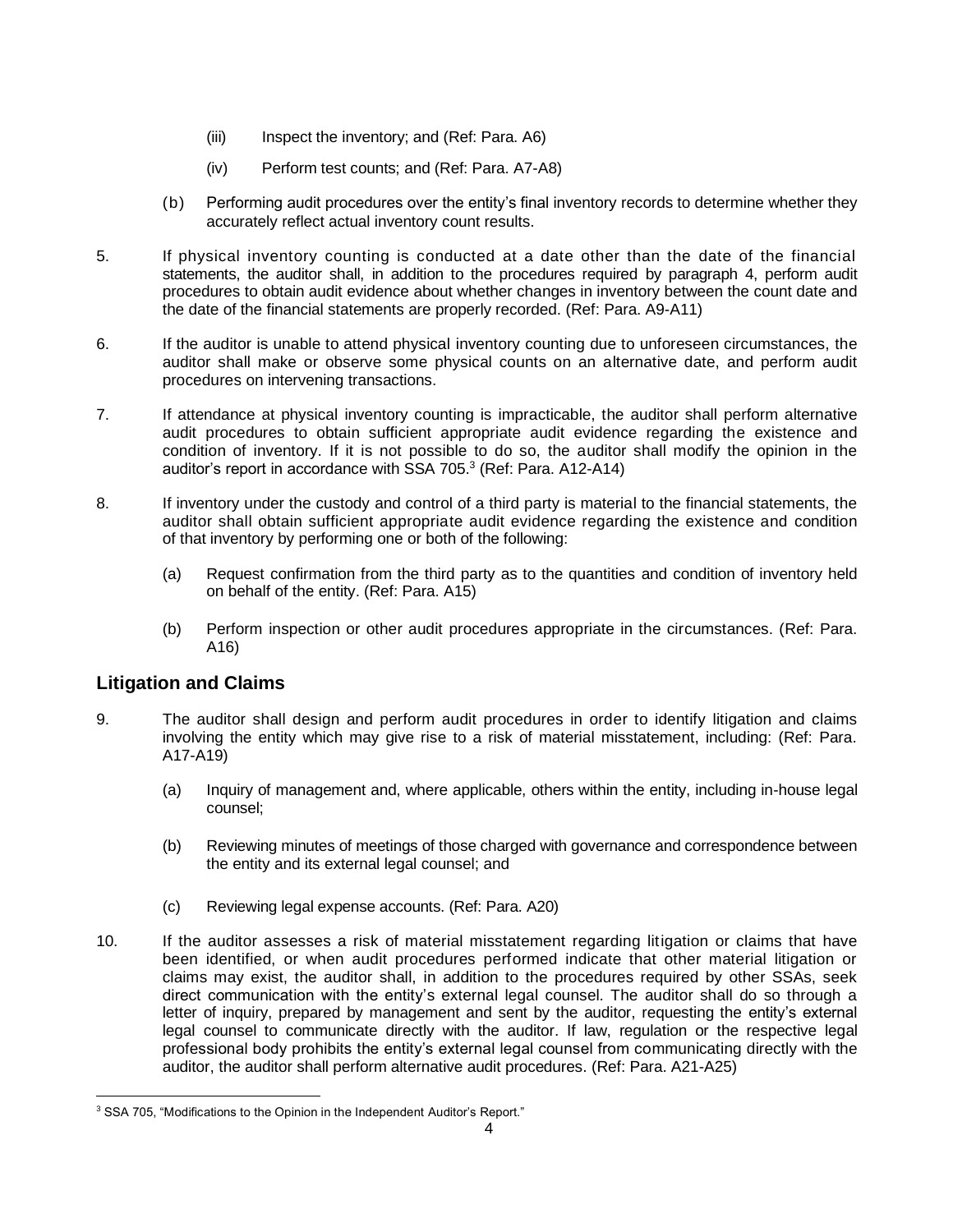- 11. If:
	- (a) management refuses to give the auditor permission to communicate or meet with the entity's external legal counsel, or the entity's external legal counsel refuses to respond appropriately to the letter of inquiry, or is prohibited from responding; and
	- (b) the auditor is unable to obtain sufficient appropriate audit evidence by performing alternative audit procedures, the auditor shall modify the opinion in the auditor's report in accordance with SSA 705.

#### *Written Representations*

12. The auditor shall request management and, where appropriate, those charged with governance to provide written representations that all known actual or possible litigation and claims whose effects should be considered when preparing the financial statements have been disclosed to the auditor and accounted for and disclosed in accordance with the applicable financial reporting framework.

#### **Segment Information**

- 13. The auditor shall obtain sufficient appropriate audit evidence regarding the presentation and disclosure of segment information in accordance with the applicable financial reporting framework by: (Ref: Para. A26)
	- (a) Obtaining an understanding of the methods used by management in determining segment information, and: (Ref: Para. A27)
		- (i) Evaluating whether such methods are likely to result in disclosure in accordance with the applicable financial reporting framework; and
		- (ii) Where appropriate, testing the application of such methods; and
	- (b) Performing analytical procedures or other audit procedures appropriate in the circumstances.

\*\*\*

## **Application and Other Explanatory Material**

#### **Inventory**

#### *Attendance at Physical Inventory Counting* (Ref: Para. 4(a))

- A1 Management ordinarily establishes procedures under which inventory is physically counted at least once a year to serve as a basis for the preparation of the financial statements and, if applicable, to ascertain the reliability of the entity's perpetual inventory system.
- A2 Attendance at physical inventory counting involves:
	- Inspecting the inventory to ascertain its existence and evaluate its condition, and performing test counts;
	- Observing compliance with management's instructions and the performance of procedures for recording and controlling the results of the physical inventory count; and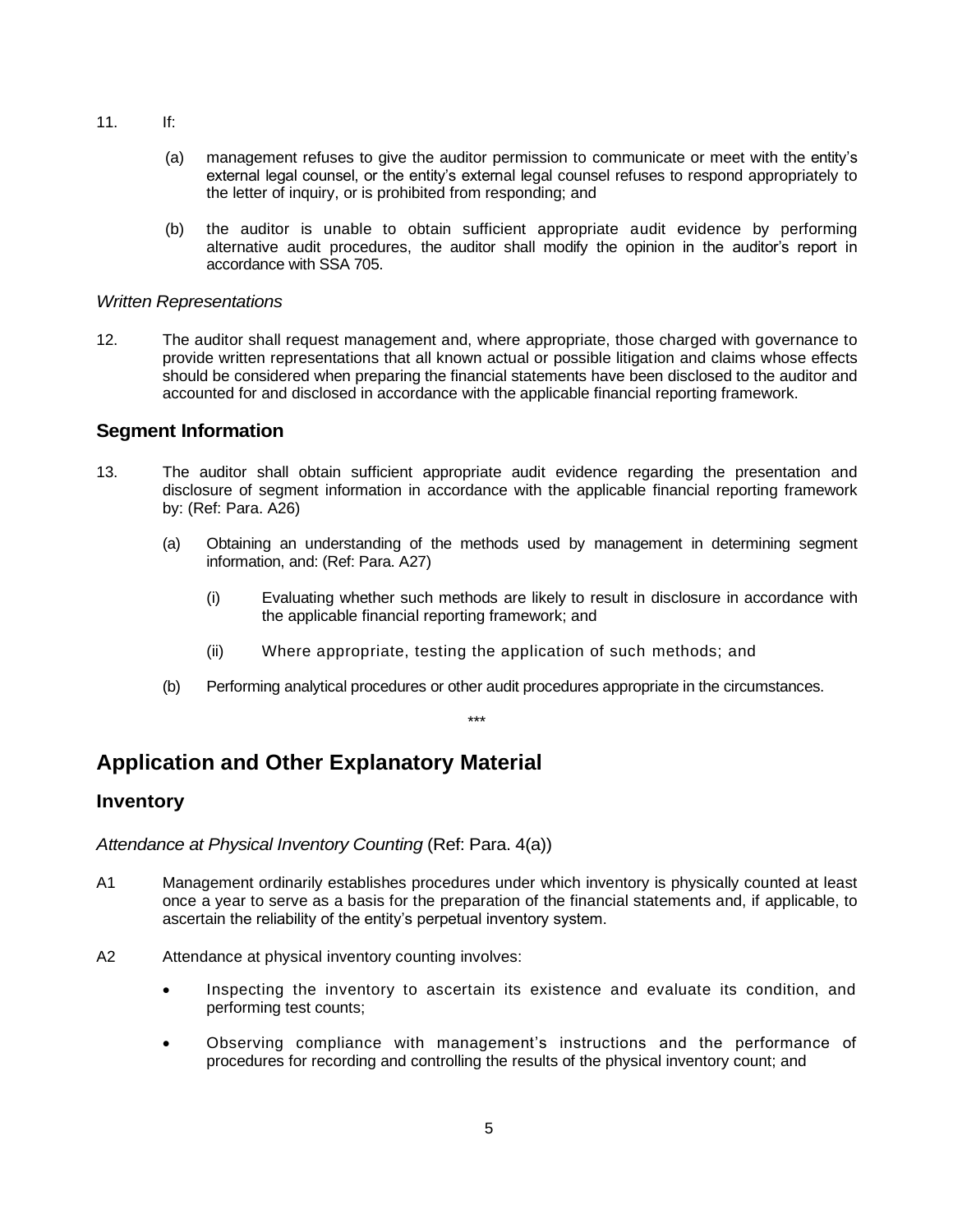• Obtaining audit evidence as to the reliability of management's count procedures.

These procedures may serve as test of controls or substantive procedures depending on the auditor's risk assessment, planned approach and the specific procedures carried out.

- A3. Matters relevant in planning attendance at physical inventory counting (or in designing and performing audit procedures pursuant to paragraphs 4-8 of this SSA) include, for example:
	- The risks of material misstatement related to inventory.
	- The nature of the internal control related to inventory.
	- Whether adequate procedures are expected to be established and proper instructions issued for physical inventory counting.
	- The timing of physical inventory counting.
	- Whether the entity maintains a perpetual inventory system.
	- The locations at which inventory is held, including the materiality of the inventory and the risks of material misstatement at different locations, in deciding at which locations attendance is appropriate. SSA 600<sup>4</sup> deals with the involvement of other auditors and accordingly may be relevant if such involvement is with regards to attendance of physical inventory counting at a remote location.
	- Whether the assistance of an auditor's expert is needed. SSA  $620<sup>5</sup>$  deals with the use of an auditor's expert to assist the auditor to obtain sufficient appropriate audit evidence.

#### *Evaluate Management's Instructions and Procedures* (Ref: Para. 4(a)(i))

- A4. Matters relevant in evaluating management's instructions and procedures for recording and controlling the physical inventory counting include whether they address, for example:
	- The application of appropriate controls, for example, collection of used physical inventory count records, accounting for unused physical inventory count records, and count and re-count procedures.
	- The accurate identification of the stage of completion of work in progress, of slow moving, obsolete or damaged items and of inventory owned by a third party, for example, on consignment.
	- The procedures used to estimate physical quantities, where applicable, such as may be needed in estimating the physical quantity of a coal pile.
	- Control over the movement of inventory between areas and the shipping and receipt of and after the cutoff date.

<sup>4</sup> SSA 600, "Special Considerations – Audits of Group Financial Statements (Including the Work of Component Auditors)."

<sup>5</sup> SSA 620, "Using the Work of an Auditor's Expert."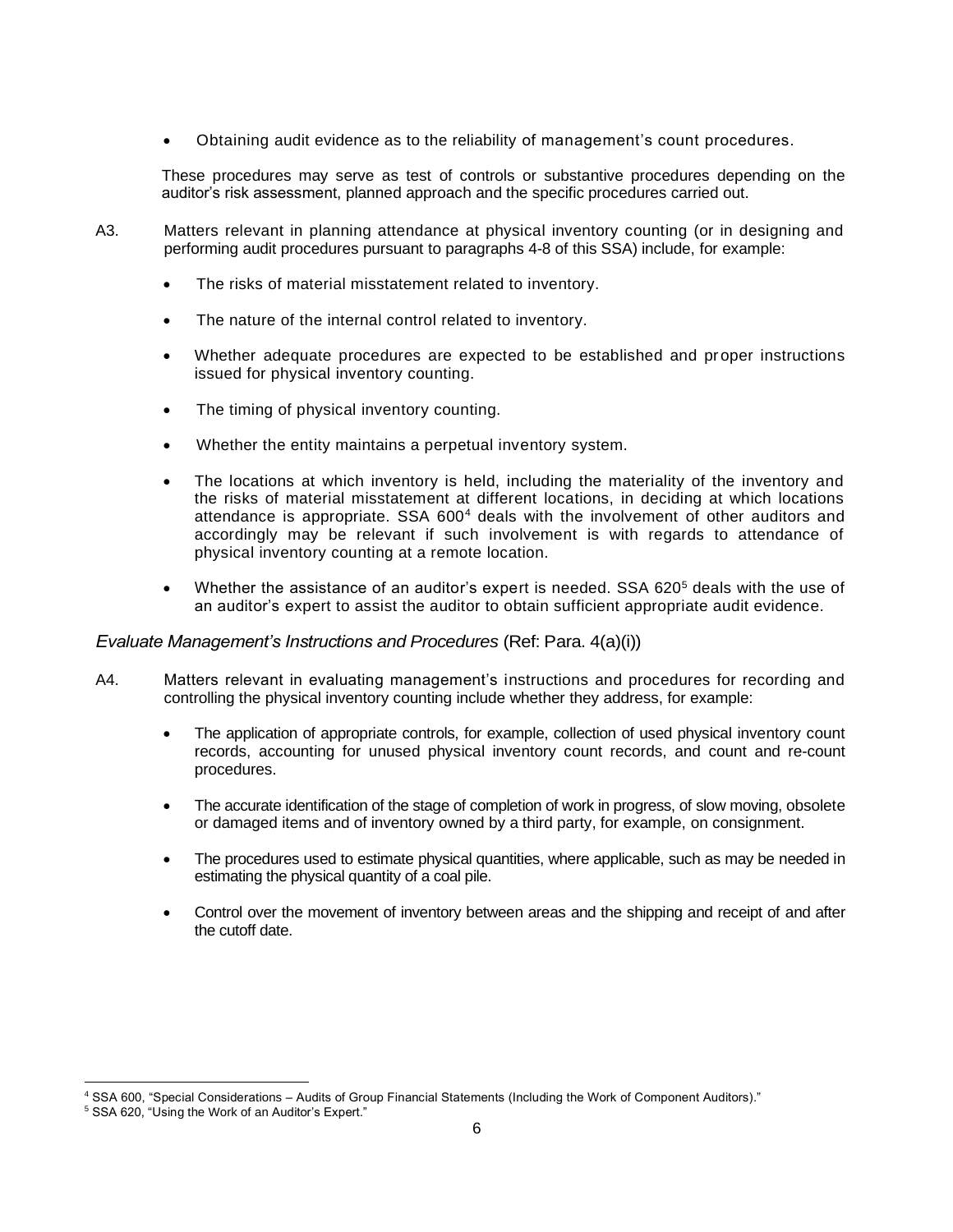#### *Observe the Performance of Management's Count Procedures* (Ref: Para. 4(a)(ii))

A5. Observing the performance of management's count procedures, for example those relating to control over the movement of inventory before, during and after the count, assists the auditor in obtaining audit evidence that management's instructions and count procedures are adequately designed and implemented. In addition, the auditor may obtain copies of cutoff information, such as details of the movement of inventory, to assist the auditor in performing audit procedures over the accounting for such movements at a later date.

#### *Inspect the Inventory* (Ref: Para. 4(a)(iii))

A6. Inspecting inventory when attending physical inventory counting assists the auditor in ascertaining the existence of the inventory (though not necessarily its ownership), and in identifying, for example, obsolete, damaged or ageing inventory.

#### *Perform Test Counts* (Ref: Para. 4(a)(iv))

- A7. Performing test counts, for example by tracing items selected from management's count records to the physical inventory and tracing items selected from the physical inventory to management's count records, provides audit evidence about the completeness and the accuracy of those records.
- A8. In addition to recording the auditor's test counts, obtaining copies of management's completed physical inventory count records assists the auditor in performing subsequent audit procedures to determine whether the entity's final inventory records accurately reflect actual inventory count results.

#### *Physical Inventory Counting Conducted Other than At the Date of the Financial Statements*  (Ref: Para. 5)

- A9. For practical reasons, the physical inventory counting may be conducted at a date, or dates, other than the date of the financial statements. This may be done irrespective of whether management determines inventory quantities by an annual physical inventory counting or maintains a perpetual inventory system. In either case, the effectiveness of the design, implementation and maintenance of controls over changes in inventory determines whether the conduct of physical inventory counting at a date, or dates, other than the date of the financial statements is appropriate for audit purposes. SSA 330 establishes requirements and provides guidance on substantive procedures performed at an interim date.<sup>6</sup>
- A10. Where a perpetual inventory system is maintained, management may perform physical counts or other tests to ascertain the reliability of inventory quantity information included in the entity's perpetual inventory records. In some cases, management or the auditor may identify differences between the perpetual inventory records and actual physical inventory quantities on hand; this may indicate that the controls over changes in inventory are not operating effectively.
- A11. Relevant matters for consideration when designing audit procedures to obtain audit evidence about whether changes in inventory amounts between the count date, or dates, and the final inventory records are properly recorded include:
	- Whether the perpetual inventory records are properly adjusted.
	- Reliability of the entity's perpetual inventory records.
	- Reasons for significant differences between the information obtained during the physical count and the perpetual inventory records.

 $6$  SSA 330, paragraph 22 - 23.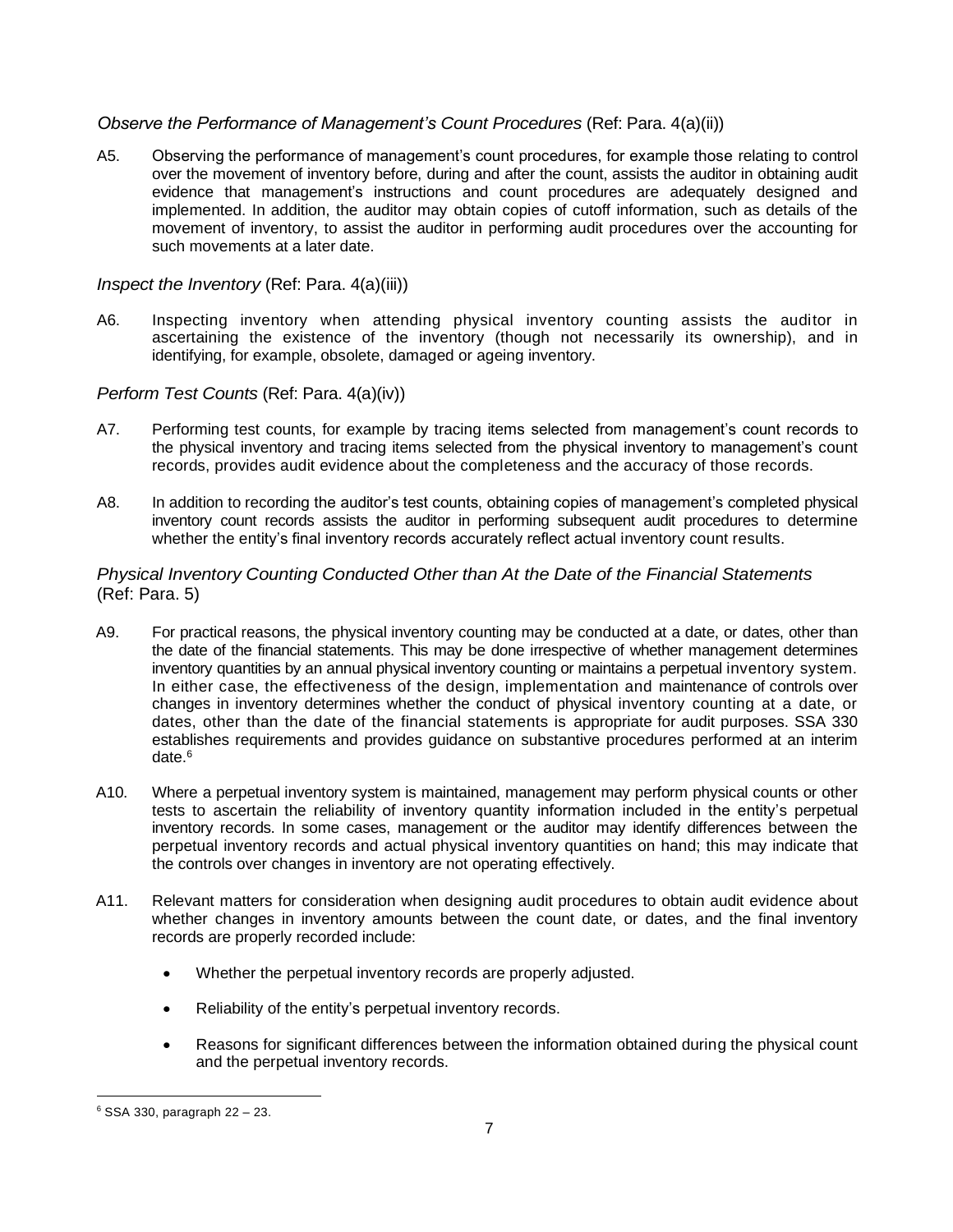#### Attendance at Physical Inventory Counting Is Impracticable (Ref: Para. 7)

- A12. In some cases, attendance at physical inventory counting may be impracticable. This may be due to factors such as the nature and location of the inventory, for example, where inventory is held in a location that may pose threats to the safety of the auditor. The matter of general inconvenience to the auditor, however, is not sufficient to support a decision by the auditor that attendance is impracticable. Further, as explained in SSA 200,<sup>7</sup> the matter of difficulty, time, or cost involved is not in itself a valid basis for the auditor to omit an audit procedure for which there is no alternative or to be satisfied with audit evidence that is less than persuasive.
- A13. In some cases where attendance is impracticable, alternative audit procedures, for example inspection of documentation of the subsequent sale of specific inventory items acquired or purchased prior to the physical inventory counting, may provide sufficient appropriate audit evidence about the existence and condition of inventory.
- A14. In other cases, however, it may not be possible to obtain sufficient appropriate audit evidence regarding the existence and condition of inventory by performing alternative audit procedures. In such cases, SSA 705 requires the auditor to modify the opinion in the auditor's report as a result of the scope limitation.<sup>8</sup>

*Inventory under the Custody and Control of a Third Party* Confirmation (Ref: Para. 8(a))

A15. SSA 505<sup>9</sup> establishes requirements and provides guidance for performing external confirmation procedures.

Other Audit Procedures (Ref: Para. 8(b))

- A16. Depending on the circumstances, for example where information is obtained that raises doubt about the integrity and objectivity of the third party, the auditor may consider it appropriate to perform other audit procedures instead of, or in addition to, confirmation with the third party. Examples of other audit procedures include:
	- Attending, or arranging for another auditor to attend, the third party's physical counting of inventory, if practicable.
	- Obtaining another auditor's report, or a service auditor's report, on the adequacy of the third party's internal control for ensuring that inventory is properly counted and adequately safeguarded.
	- Inspecting documentation regarding inventory held by third parties, for example, warehouse receipts.
	- Requesting confirmation from other parties when inventory has been pledged as collateral.

<sup>8</sup> SSA 705, paragraph 13.

<sup>7</sup> SSA 200, "Overall Objectives of the Independent Auditor and the Conduct of an Audit in Accordance with Singapore Standards on Auditing," paragraph A48.

<sup>&</sup>lt;sup>9</sup> SSA 505, "External Confirmations."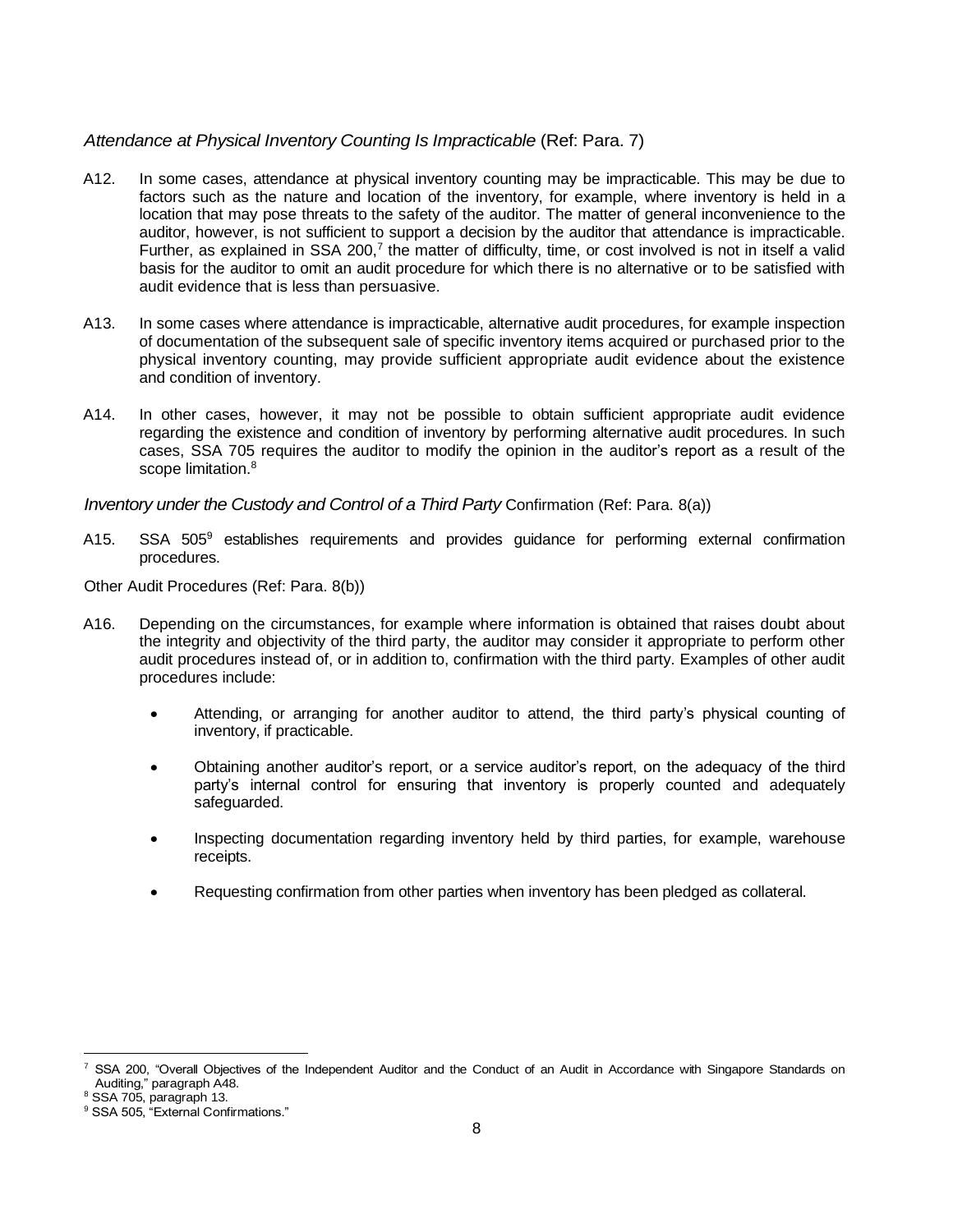#### **Litigation and Claims**

#### *Completeness of Litigations and Claims* (Ref: Para. 9)

- A17. Litigation and claims involving the entity may have a material effect on the financial statements and thus may be required to be disclosed or accounted for in the financial statements.
- A18. In addition to the procedures identified in paragraph 9, other relevant procedures include, for example, using information obtained through risk assessment procedures carried out as part of obtaining an understanding of the entity and its environment to assist the auditor to become aware of litigation and claims involving the entity.
- A19. Audit evidence obtained for purposes of identifying litigation and claims that may give rise to a risk of material misstatement also may provide audit evidence regarding other relevant considerations, such as valuation or measurement, regarding litigation and claims. SSA 540<sup>10</sup> establishes requirements and provides guidance relevant to the auditor's consideration of litigation and claims requiring accounting estimates or related disclosures in the financial statements.

#### Reviewing Legal Expense Accounts (Ref: Para. 9(c))

A20. Depending on the circumstances, the auditor may judge it appropriate to examine related source documents, such as invoices for legal expenses, as part of the auditor's review of legal expense accounts.

#### *Communication with the Entity's External Legal Counsel* (Ref: Para. 10-11)

- A21. Direct communication with the entity's external legal counsel assists the auditor in obtaining sufficient appropriate audit evidence as to whether potentially material litigation and claims are known and management's estimates of the financial implications, including costs, are reasonable.
- A22. In some cases, the auditor may seek direct communication with the entity's external legal counsel through a letter of general inquiry. For this purpose, a letter of general inquiry requests the entity's external legal counsel to inform the auditor of any litigation and claims that the counsel is aware of, together with an assessment of the outcome of the litigation and claims, and an estimate of the financial implications, including costs involved.
- A23. If it is considered unlikely that the entity's external legal counsel will respond appropriately to a letter of general inquiry, for example if the professional body to which the external legal counsel belongs prohibits response to such a letter, the auditor may seek direct communication through a letter of specific inquiry. For this purpose, a letter of specific inquiry includes:
	- (a) A list of litigation and claims;
	- (b) Where available, management's assessment of the outcome of each of the identified litigation and claims and its estimate of the financial implications, including costs involved; and
	- (c) A request that the entity's external legal counsel confirm the reasonableness of management's assessments and provide the auditor with further information if the list is considered by the entity's external legal counsel to be incomplete or incorrect.

<sup>&</sup>lt;sup>10</sup> SSA 540, "Auditing Accounting Estimates, Including Fair Value Accounting Estimates, and Related Disclosures."